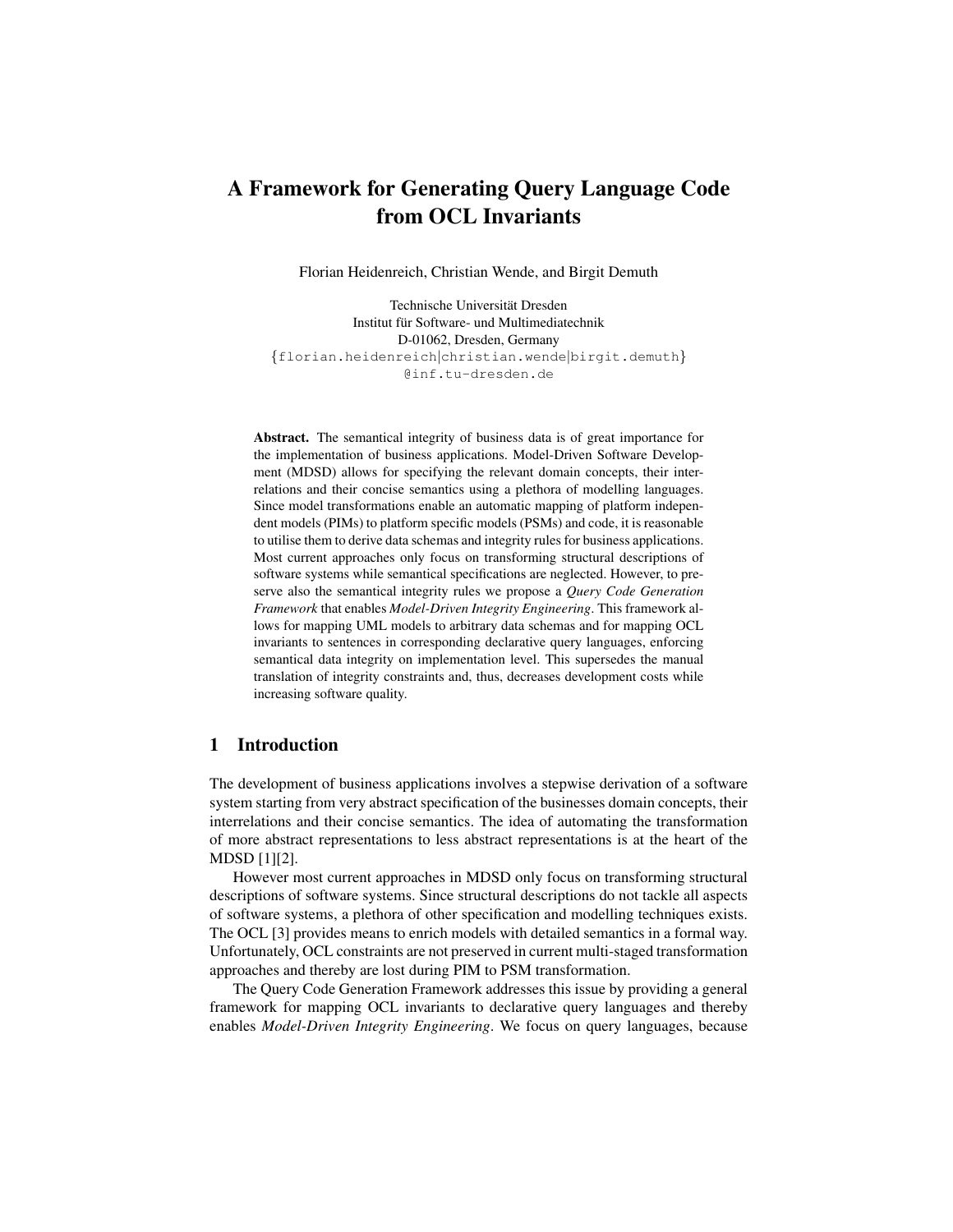data in business systems is mostly managed by systems that are accessible through query languages (e.g. database systems).

In Section 2, we present the architecture of the Query Code Generation Framework that was developed within the Dresden OCL2 Toolkit [4]. It consists of a *Model Transformation Framework* which supports the generation of arbitrary data schemas from the UML [5] class model, and the *OCL Transformation Framework* realizing the mapping of OCL invariants to queries in the corresponding query languages. In Section 3 we show the application of the Query Code Generation Framework by means of two examples, the mapping of UML/OCL to relational databases plus SQL [6] and to XML schemas [7] plus XQuery [8]. Finally, Sections 4 and 5 conclude this paper by discussing related work and summarizing the results of our work.

### 2 Architecture of the Query Code Generation Framework

Our Query Code Generation Framework's architecture is tripartite, where the first module is responsible for reading a UML/OCL model and building an abstract syntax model of it. This part is described in detail in [9, 10] and is not discussed in this paper. The second module performs the transformation of the UML model to the target data schema. We refer to this module as the *Model Transformation Framework*. The third module maps OCL invariants to declarative query languages. We refer to this module as the *OCL Transformation Framework*.

#### 2.1 Model Transformation Framework

Models appear on several abstraction levels within the Query Code Generation Framework: UML models are used to describe domain concepts platform independently, CWM models, conforming to the Common Warehouse Metamodel [11], describe data schemas, and so-called *schema facade models* provide a generic interface to these data schemas for the OCL Transformation Framework. To mediate between these levels of abstraction arbitrary model transformations are necessary. To address this issue we extended the existing OCL Toolkit infrastructure with a Java framework that includes a generic transformation engine to compose, configure and execute transformations in the context of a MDSD process. The models are stored in a central repository—the Netbeans MDR—and can be accessed via Java Metadata Interfaces (JMI) [12] which were automatically generated from the corresponding metamodels. Thus, type-save model transformations can be implemented in Java with no effort to learn a completely new transformation language.

The frameworks's architecture follows the Strategy pattern [13]. A TransformationEngine provides input and configuration data for each transformation and steers its execution (see Figure 1). The interface ITransformation declares the common interface to be realised by all concrete transformation strategies. Its abstract implementation—the class M2MTransformation—provides typical services that every transformation requires: loading source models from the repository, configuring transformation parameters, and preparing the target model. Concrete transformations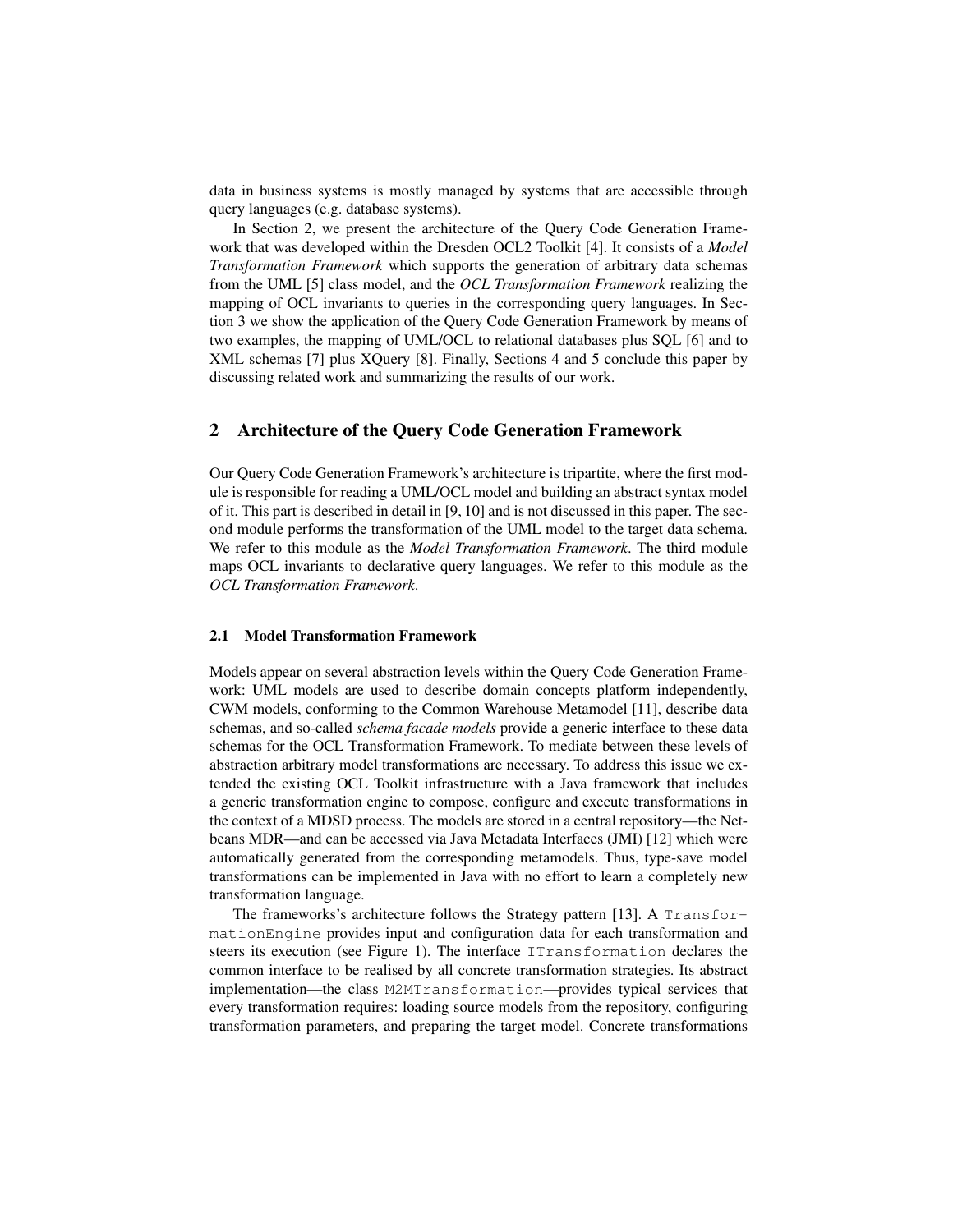

Fig. 1. Architecture of the Transformation Framework

like the mapping of a UML class model to the ISchemaFacade and its ingredients (cf. Section 2.2) or the object-relational mapping of UML-based domain models to a database schema can be implemented as subclasses (Uml2ISchemaFacade, Uml2DBSchema) and use the provided transformation services.

The design of the model transformation framework strongly addresses the specific needs of the Dresden OCL Toolkit with regard to repository access, transformation implementation and transformation configuration. However, in future work we will resolve these strict dependencies through the introduction of an adaptation layer which decouples the toolkit from repository and language specifics. This will provide new possibilities to integrate the upcoming transformation standard QVT [14] and existing transformation tools as ATL [15].

### 2.2 OCL Transformation Framework

Since we also want the semantic constraints to be preserved across the different abstraction levels, we provide the OCL Transformation Framework which transforms OCL invariants to equivalent sentences in declarative query languages. These expressions are used to ensure the integrity rules in the platform specific data schema.

Conceptually, we utilise a pattern-based approach to map OCL invariants to platform specific query languages. In our previous work [16] we have identified common patterns that occur when working with OCL invariants. Examples of such patterns refer to the general structure of an OCL invariant, attribute access, or navigation across associations. For language-specific code generation we created templates for each of the identified patterns.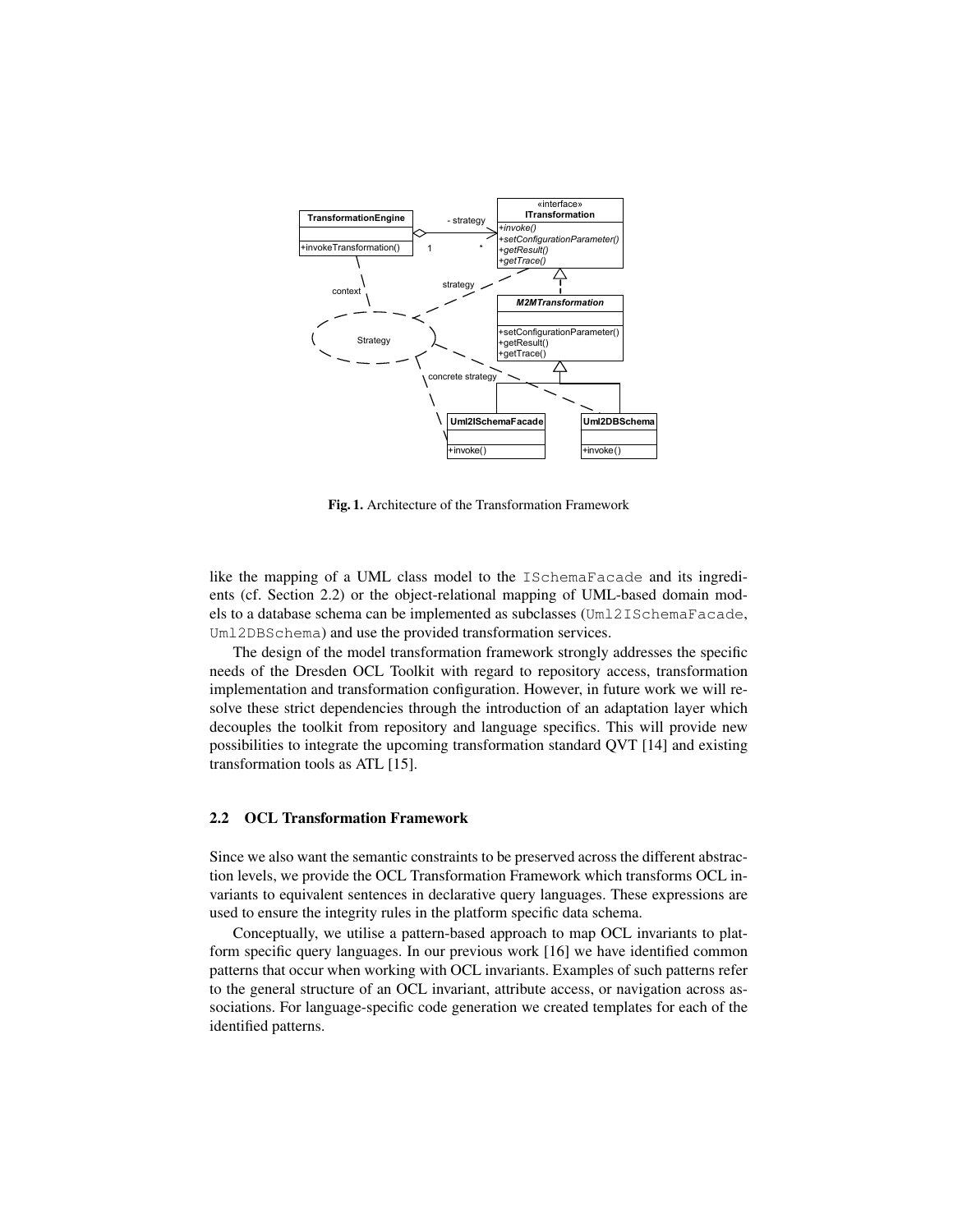

Fig. 2. The ISchemaFacade is a generic interface to access target data schemas

Although there are many different declarative query languages out in the wild, they all share common concepts for querying data. They provide constructs for

- 1. Projection,
- 2. Cartesian product, and
- 3. Restriction

of data, that are similar to the concepts from relational algebra. It is true that in some languages (e.g. Xcerpt [17]) these concepts are not that obvious than in other languages (e.g. SQL [6]), where they exist as first-class constructs of the language.

Our code generator—the DeclarativeCodeGenerator—translates OCL invariants to equivalent expressions in the target query language. Therefore it requires knowledge about both the target data schema and the target query language to realise e.g. class and attribute access or navigation expressions from the OCL invariants. The framework provides a generic interface for data-schema specific access to elements corresponding to the classes, attributes and associations in the source model—the ISchemaFacade that manages ISchemaElements (see Figure 2).

To encapsulate the specifics of attribute access and navigation across associations in the target data model the code generator requires the developer to provide a languagespecific realisation of the ISchemaFacade. During code generation the ISchema-Facade acts as lookup repository for elements that are referenced in the OCL invariants and provides information about how these elements can be accessed in the target data schema. Since there is no generic format for the definition of data schemas, every ISchemaElement offers a Guide that gives hints to the code generator about the specific location of the element in the target data schema. The Guide makes use of the common properties of query languages mentioned above. Thereby it consists of a triple of attributes for projection, Cartesian product, and restriction.

This information is used to parameterise pattern templates—source code fragments containing holes—to build code fragments in the target query language. We follow a visitor-based approach [13] and use the template engine *StringTemplate* [18] for template expansion, which enforces a strict separation of generation logic and template definition by providing a template language for context-free templates [19]. This interesting property of the template engine and the abstract notion of Guides allows us to build a code generator that is independent of concrete query languages.

## 3 Applications

To show the applicability of our Query Code Generation Framework we present two examples where we apply the introduced concepts to UML-based domain models that are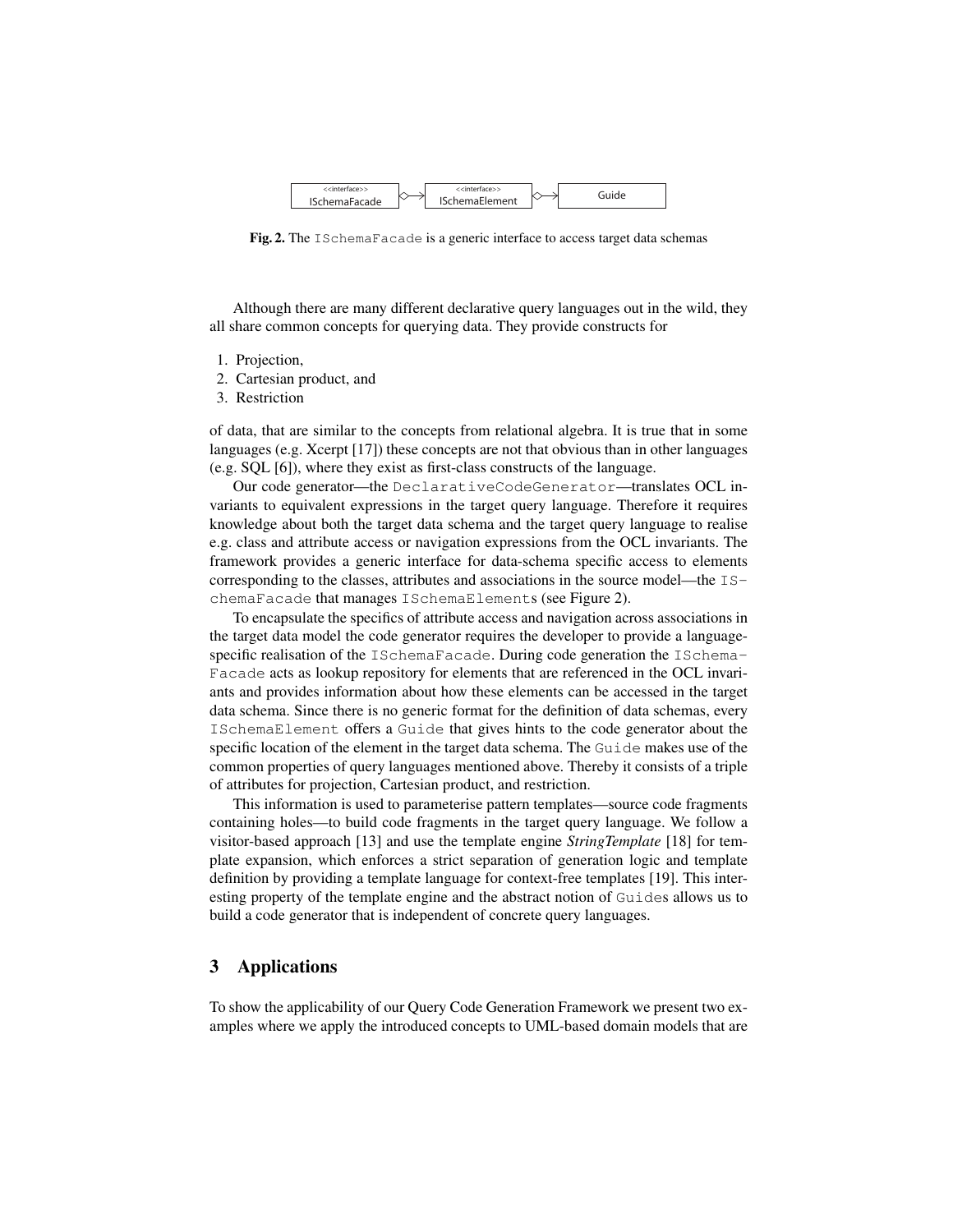

Fig. 3. Mapping of UML/OCL-based domain models to relational databases

semantical enriched by OCL constraints. The UML models are mapped to platformspecific data schemas (using the Model Transformation Framework) while the OCL invariants are transformed to equivalent representations in the corresponding query language (using the OCL Transformation Framework).

### 3.1 OCL2SQL

A mapping of UML/OCL-based domain models to databases (either relational or object-oriented) and additional integrity checks (formulated in SQL or OQL respectively) is motivated by the manifold of software applications employing databases as persistence mechanism. Nowadays different techniques to ensure the integrity of application data are commonly used. Checks to ensure data integrity are either realised directly in the user interface, or manually embedded in the application layer, or written by hand as a bunch of SQL integrity checks at the persistence layer of the software system.

All of these approaches share the drawback that it is not possible to automatically transfer integrity rules known and specified with OCL at design time into the system's implementation. In the following we show how this issue can be tackled using the Query Code Generation Framework. We decided to realise integrity checking at the persistence layer to reduce its cohesion with the application layer. This alleviates the effort for client implementation and system maintenance—especially in the context of distributed systems sharing a common database.

Figure 3 depicts the steps taken by the Query Code Generation Framework to implement the mapping. The procedure is divided into two phases.

First, *Schema Propagation* maps structural specifications of domain models to database relations. It consists of an object-relational mapping implemented as model transformation of UML class models to CWM (Relational) [11] models. This transformation is highly configurable with regard to mapping strategies for inheritance structures, association mapping, or naming conventions in the database schema. However, the resulting models are still independent of a concrete database platform. To generate databasespecific DDL (Data Definition Language) code an additional code generation step is taken. Since generation logic and code templates are strictly separated, arbitrary vendorspecific SQL dialects can be supported with minimal effort.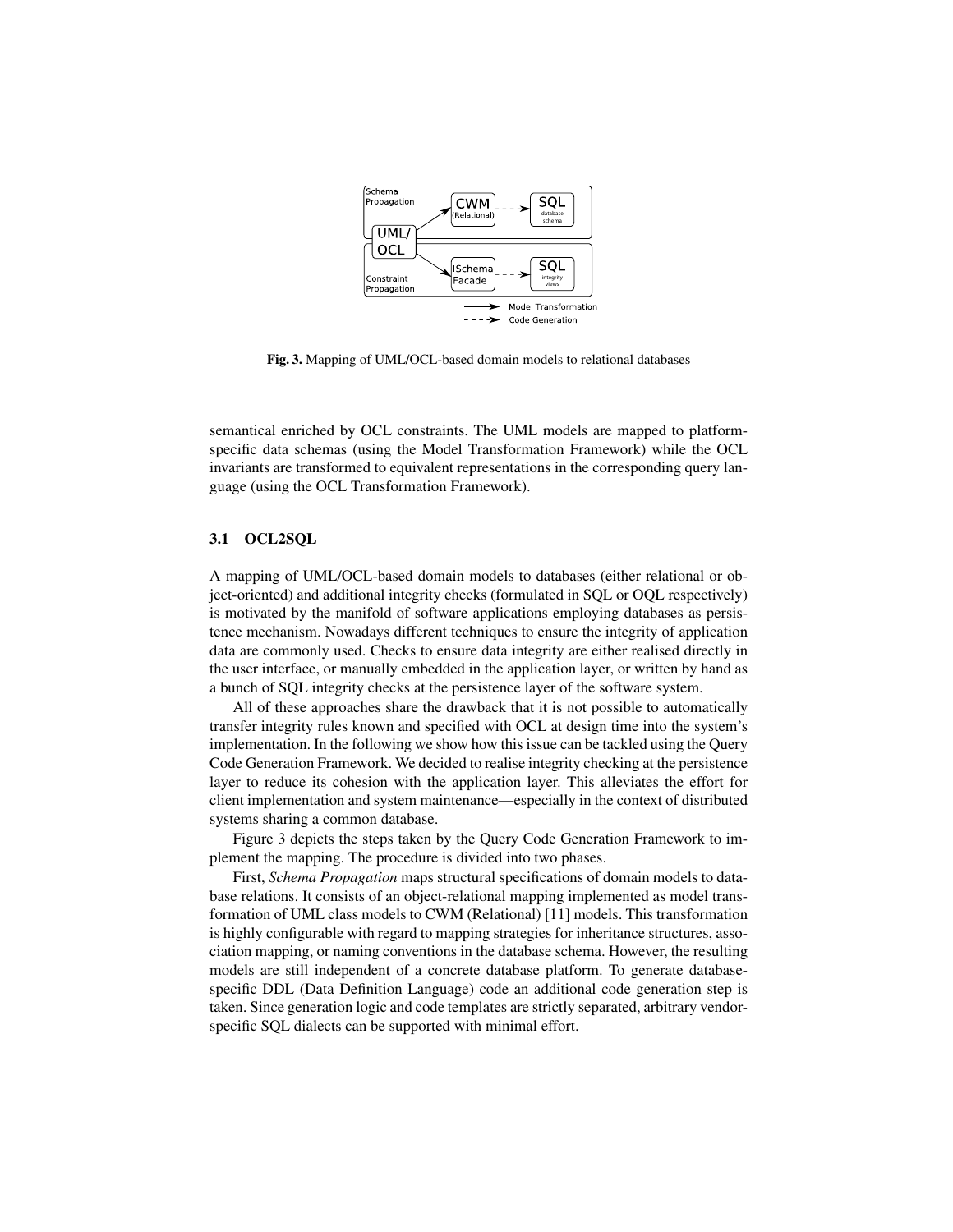Second, *Constraint Propagation* maps OCL constraints to integrity VIEWs which are used to ensure data integrity. It involves a model transformation which results in an ISchemaFacade used as interface for the OCL Transformation Framework to generate the SQL integrity checks (cf. Section 2.2). These integrity checks are realised with the VIEW approach [20] which generates SQL-Views for all OCL invariants to determine data that violates semantical data integrity. Database enforced constraints such as CHECK constraints do not suit this issue, because they only refer on tuples of one table. Indeed typical navigation expression in OCL invariants need to be mapped to a constraint including multiple tables respectively relational joins. The VIEW approach supports this requirement and is well understood for relational databases and SQL. Database-specific trigger mechanisms can be used to integrate view-based integrity checks in the persistence layer, because they are part of the database schema. With the use of a template engine for code generation this works for several vendorspecific SQL dialects too.

```
\text{invariant-body} (constraint_name, context, context_alias, expression) ::= \llcreate or replace view $constraint_name$ as
   \epsilon ( select * from $context$ as $context_alias$
     where not ($expression$))
>>
```
Listing 1.1. SQL template definition for OCL invariant

```
logical_{expression\_and} (expression1, expression2) ::= <<
  ( $expression 1$ AND $ expression 2$)
>>
```
#### Listing 1.2. SQL template definition for *logical and*

Listing 1.1 shows the template that is used to generate the body of an OCL invariant. The current implementation contains templates based on SQL92 that range from very abstract patterns like OCL invariant bodies to very basic patterns like *logical and* expressions as shown in Listing 1.2. It is notable, that all template code is of declarative nature.

Obviously, the illustrated approach provides a clear separation of the structural and the semantical mapping of domain models to database platforms. This reduces the complexity of the mappings, eases maintenance and results in a highly adaptive and configurable approach to ensure data integrity for business applications.

### 3.2 OCL2XQuery

Since many applications are using XML as data format for storing their application data (either directly or indirectly by XML-based databases like the IBM DB2 Viper system [21]), it is also useful to support these systems with our Query Code Generation Framework. The second example for the application of our framework is the mapping of UML/OCL-based domain models to XML Schema [7] and XQuery [8] respectively.

For transformation of UML models to XML Schema we have used the strategies and patterns described in [22]. We have developed a pattern catalogue for mapping OCL invariants to equivalent expressions in XQuery (similar to the cataloque for SQL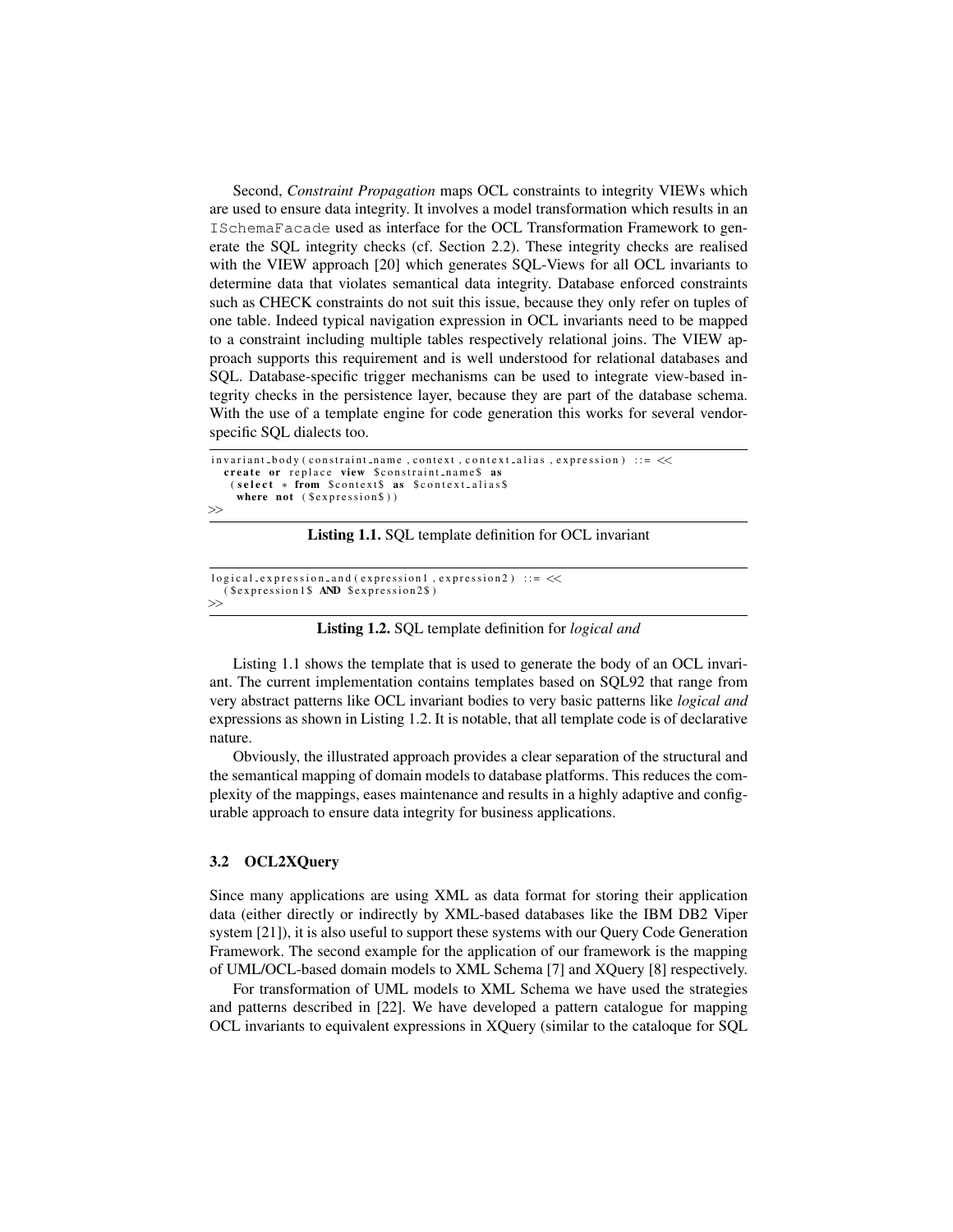

Fig. 4. Mapping of UML/OCL-based domain models to XML

presented in [16]) that is partly based on the work from Gaafar and Sakr [23] who describe the possibility to map XQuery to OCL.

Since the *OCL2XQuery* tool also heavily utilises our framework, the structure of the mapping process resembles the process described in the previous section (see Figure 4).

These two examples show, that by simply exchanging model transformation strategies and pattern catalogues for code generation, a platform independent model can be translated to more platform specific models and code while preserving the platform independent OCL constraints.

### 4 Related Work

In our work, we face up to the model-driven integrity engineering in data-intensive applications. Knowing well that it is hard to draw a sharp dividing line between database and application rules [24], we consider database rules (cf. Section 3).

There is one project that is strongly related to our work. The AndroMDA Toolkit [25] transforms models of higher abstraction levels to models of lower abstraction levels (i.e. Platform Specific Models or Code) and also offers a means for transforming OCL constraints to other languages. At the moment it is limited to HQL (Hibernate Query Language) [26] and EJB-QL (Enterprise Java Bean Query Language) [27] but due to its framework character, other target languages are also possible. However, it also differs in an important point from our work: in contrast to our metamodel-based approach it works on a string-based level, where OCL constraints are translated to target languages by a match parser that uses regular expressions.

In [28] Türker and Gertz give an overview of the semantic integrity support in the SQL standard SQL:1999 [29], and show that advanced concepts such as assertions and check constraints proposed in this standard are rarely supported in major commercial (object-)relational database management systems. The role of integrity constraints is often underestimated so that non-trivial integrity constraints are seldom considered in database design. One reason for this is the decreased performance when using an automatic constraint-enforcing mechanism. In our OCL2SQL tool we therefore generate integrity views whereby the constraint evaluation can be performed in a batch-oriented manner.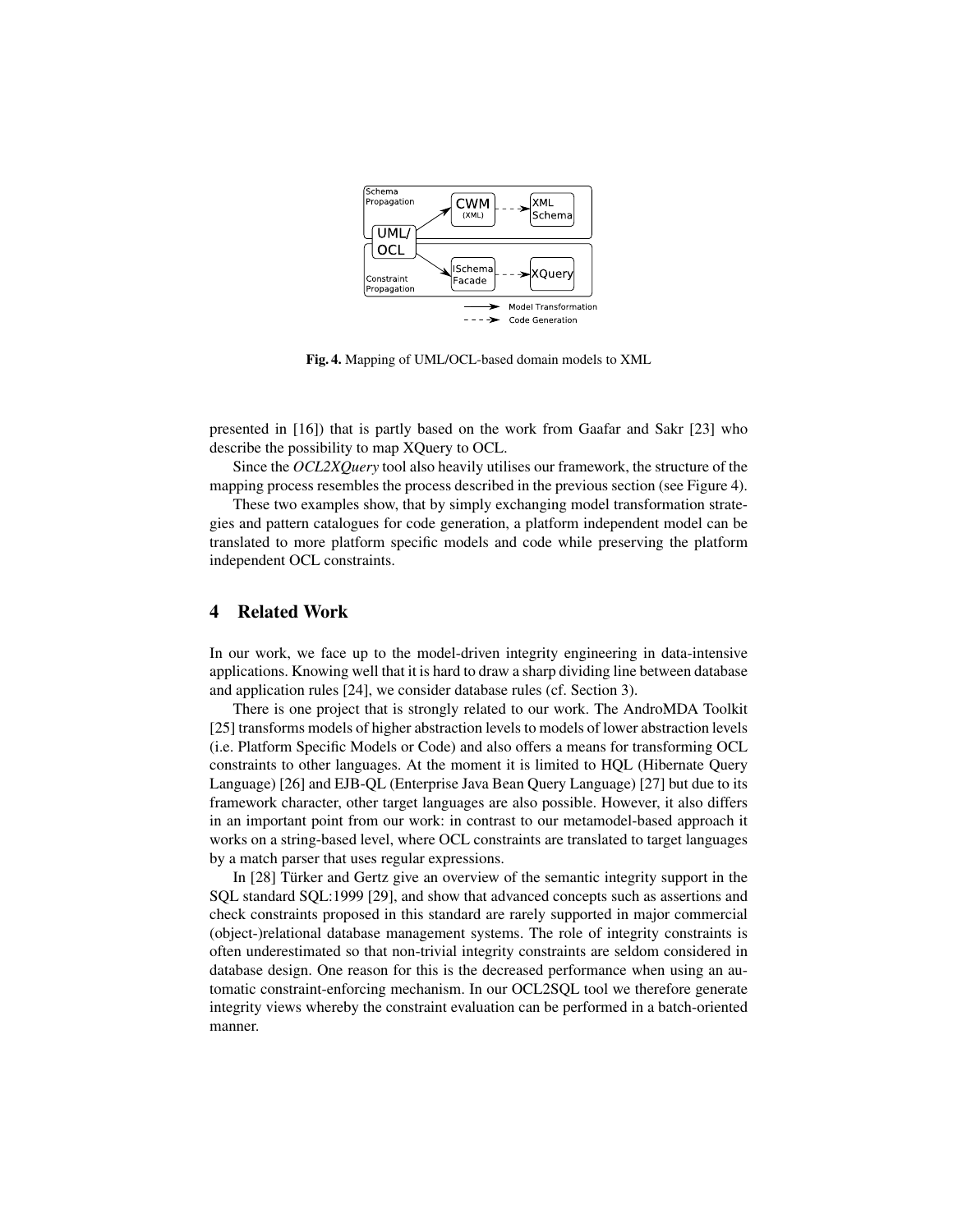There are several OCL-to-SQL case studies. In [30] our (first) OCL-to-SQL tool is used to generate SQL code from *S*patial OCL, a domain-specific OCL version to model spatial constraints in environmental information systems. In [31] Brambilla and Cabot propose OCL-to-SQL transformation and its tuning for web applications. Vermeer and Apers [32] exploit object constraints for database interoperation.

## 5 Summary

In this paper we reported on our experiences on preserving OCL-based data-integrity rules for business applications in a multi-staged MDSD process. The automatic transformation of UML class models to other data schemas—while preserving the semantical integrity through the transformation of OCL invariants to sentences of corresponding query languages—reduces development costs and enhances the quality of the resulting system. We gave an overview on the architecture of the Query Code Generation Framework and its components to illustrate the abstraction mechanisms necessary to cope with the variety of implementation platform specifics. As illustrated in Section 3, the presented approach is highly configurable and adaptable to a manifold of platforms and the corresponding query languages which advances the development of data-intensive business applications.

## Acknowledgement

We would like to thank all people who have contributed over several years to the Dresden OCL Toolkit project.

# References

- 1. Object Management Group: MDA Guide Version 1.0.1. OMG Document (June 2003) Available at http://www.omg.org/cgi-bin/doc?omg/03-06-01. Accessed August 2007.
- 2. Bettin, J.: Model-driven software development. In: MDA Journal (April 2004)
- 3. Object Management Group: UML 2.0 OCL Specification. OMG Document (October 2003) Available at http://www.omg.org/cgi-bin/doc?ptc/03-10-14. Accessed August 2007.
- 4. Software Technology Group, Technische Universität Dresden: Dresden OCL Toolkit. Available at http://dresden-ocl.sf.net. Accessed August 2007.
- 5. Object Management Group: UML 2.0 Infrastructure Specification. OMG Document (October 2004) Available at http://www.omg.org/cgi-bin/doc?ptc/04-10-14. Accessed August 2007.
- 6. Melton, J., Simon, A.R.: Understanding the New SQL: A Complete Guide. Morgan Kaufmann Publishers (1993)
- 7. Fallside, D.C., Walmsley, P.: XML Schema. W3C Recommendation (October 2004) Available at http://www.w3.org/XML/Schema. Accessed August 2007.
- 8. Boag, S., Chamberlin, D., Fernández, M.F., Florescu, D., Robie, J., Siméon, J.: XQuery 1.0: An XML Query Language. W3C Recommendation (January 2007) Available at http://www.w3.org/TR/xquery. Accessed August 2007.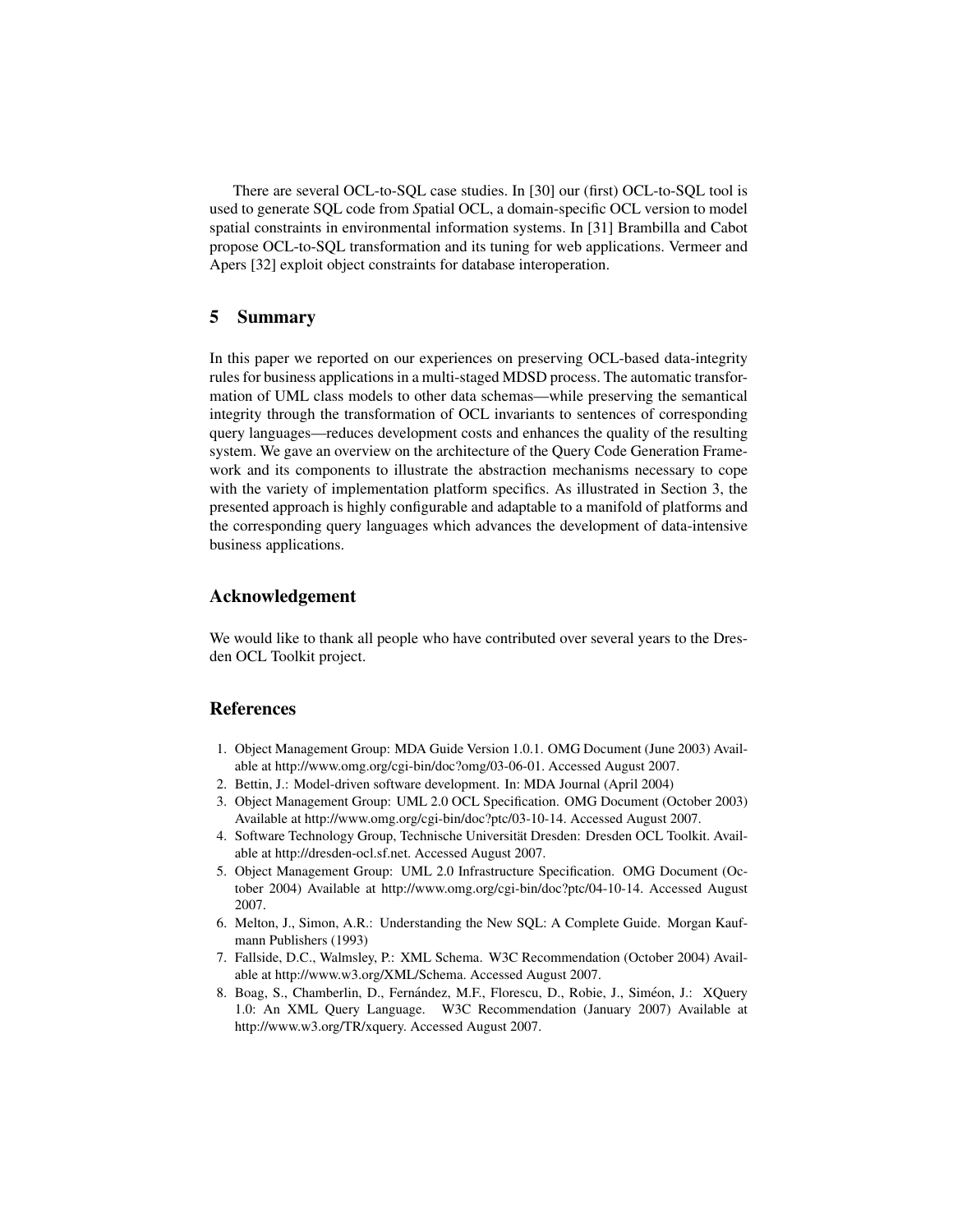- 9. Loecher, S., Ocke, S.: A Metamodel-Based OCL-Compiler for UML and MOF. In: OCL 2.0 - Industry standard or scientific playground?, Workshop Proceedings, UML 2003 - The Unified Modeling Language. 6th International Conference, San Francisco, USA. Volume 154 of ENTCS. (2003)
- 10. Demuth, B., Hussmann, H., Konermann, A.: Generation of an OCL 2.0 Parser. In: Proceedings of the MoDELS'05 Workshop on Tool Support for OCL and Related Formalisms - Needs and Trends. (2005)
- 11. Object Management Group: Common Warehouse Metamodel (CWM) Specification. OMG Document (February 2001) Available at http://www.omg.org/cgi-bin/doc?ad/2001-02-01. Accessed August 2007.
- 12. Sun Microsystems Incorporation: Java Metadata Interface (JMI) Specification. (2002)
- 13. Gamma, E., Helm, R., Johnson, R., Vlissides, J.: Design Patterns: Elements of Reusable Object-Oriented Software. Addison-Wesley, Reading Mass. (1995)
- 14. Object Management Group: Meta Object Facilities (MOF) 2.0 Query/View/Transformation Specification. OMG Document (November 2005) Available at http://www.omg.org/cgibin/doc?ptc/2005-11-01. Accessed August 2007.
- 15. Jouault, F., Kurtev, I.: Transforming Models with ATL. In: Proceedings of the Model Transformations in Practice Workshop at MoDELS Conference. (2005)
- 16. Demuth, B., Hussmann, H.: Using OCL Constraints for Relational Database Design. In France, R., Rumpe, B., eds.: UML 1999 - The Unified Modeling Language. Proc. 2nd International Conference, Fort Collins, USA, Springer LNCS 1723 (1999) 598–613
- 17. Bry, F., Schaffert, S.: The XML Query Language Xcerpt: Design Principles, Examples, and Semantics. In: Revised Papers from the NODe 2002 Web and Database-Related Workshops on Web, Web-Services, and Database Systems. Springer-Verlag, London, UK (2003) 295– 310
- 18. Parr, T.J.: StringTemplate. Available at http://www.stringtemplate.org. Accessed August 2007.
- 19. Parr, T.J.: Enforcing Strict Model-view Separation in Template Engines. In: WWW '04: Proceedings of the 13th international conference on World Wide Web, New York, NY, USA, ACM Press (2004) 224–233
- 20. Demuth, B., Hussmann, H., Loecher, S.: OCL as a Specification Language for Business Rules in Database Applications. In Gogolla, M., Kobryn, C., eds.: UML 2001 - The Unified Modeling Language. Proc. 4th International Conference, Toronto, Canada, Springer LNCS 2185 (2001)
- 21. IBM: DB2 Viper Available at http://www-306.ibm.com/software/data/db2/xml/. Accessed August 2007.
- 22. Carlson, D.: Modeling XML Applications with UML. Addison-Wesley, Boston, Munchen ¨ (2001)
- 23. Gaafar, A., Sakr, S.: Towards a Framework for Mapping Between UML/OCL and XML/X-Query. In Baar, T., Strohmeier, A., Moreira, A.M.D., Mellor, S.J., eds.: UML 2004 - The Unified Modeling Language. Proc. 7th International Conference, Lisbon, Portugal. Volume 3273 of Lecture Notes in Computer Science., Springer (2004) 241–259
- 24. Date, C.J.: WHAT Not HOW. The Business Rules Approach to Application Development. Addison-Wesley (2000)
- 25. AndroMDA Project Team: AndroMDA Available at http://www.andromda.org/. Accessed August 2007.
- 26. Hibernate Project Team: Hibernate Query Language Available at http://www.hibernate.org/hib docs/reference/en/html/queryhql.html. Accessed August 2007.
- 27. Sun Mircrosystems: Enterprise Java Bean Query Language Available at http://java.sun.com/j2ee/1.4/docs/tutorial/doc/EJBQL.html. Accessed August 2007.